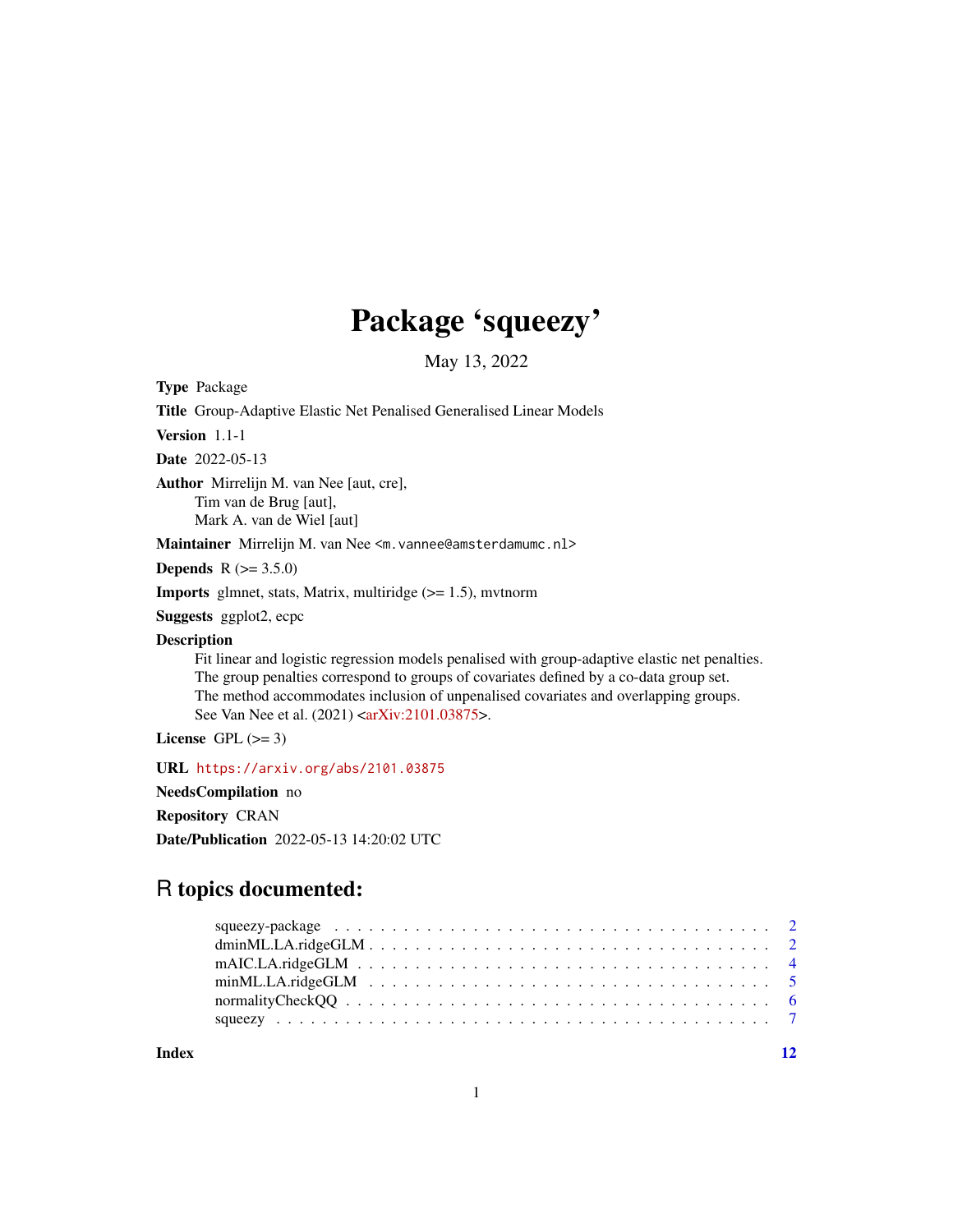<span id="page-1-0"></span>

#### Description

Fit linear and logistic regression models penalised with group-adaptive elastic net penalties. The group penalties correspond to groups of covariates defined by a co-data group set. The method accommodates inclusion of unpenalised covariates and overlapping groups. See Van Nee et al. (2021) <arXiv:2101.03875>.

#### Details

See [squeezy](#page-6-1) for example code.

#### Author(s)

Mirrelijn M. van Nee [aut, cre], Tim van de Brug [aut], Mark A. van de Wiel [aut]

Maintainer: Mirrelijn M. van Nee <m.vannee@amsterdamumc.nl>

#### References

Mirrelijn M. van Nee, Tim van de Brug, Mark A. van de Wiel, "Fast marginal likelihood estimation of penalties for group-adaptive elastic net.", 2021

dminML.LA.ridgeGLM *Partial derivatives of -log(ML) of ridge penalised GLMs*

#### **Description**

Returns the partial derivatives (w.r.t. 'loglambdas') of the minus log Laplace approximation (LA) of the marginal likelihood of ridge penalised generalised linear models. Note: currently only implemented for linear and logistic regression.

#### Usage

```
dminML.LA.ridgeGLM(loglambdas, XXblocks, Y, sigmasq = 1,
                    Xunpen = NULL, \text{intcept} = \text{TRUE}, model, minlam = 0,
                    opt.sigma = FALSE)
```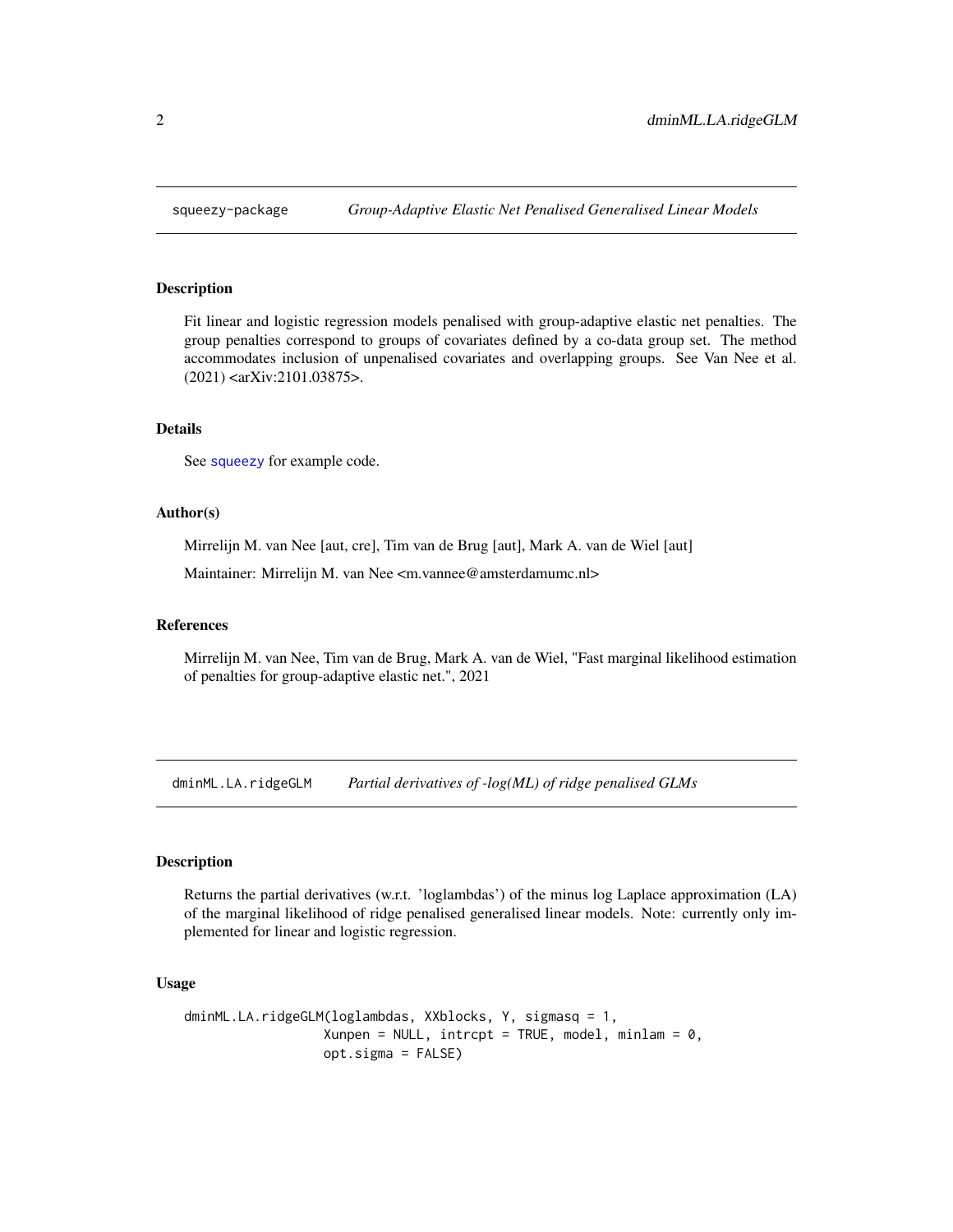#### Arguments

| loglambdas | Logarithm of the ridge penalties as returned by ecpc or squeezy; Gx1 vector.                                         |
|------------|----------------------------------------------------------------------------------------------------------------------|
| XXblocks   | List of sample covariance matrices $X_g \%^* \%$ t( $X_g$ ) for groups $g = 1,, G$ .                                 |
| Y          | Response data; n-dimensional vector (n: number of samples) for linear and lo-<br>gistic outcomes.                    |
| sigmasq    | (linear model only) Noise level $(Y \sim N(X^*)$ beta,sd=sqrt(sigmasq))).                                            |
| Xunpen     | Unpenalised variables; nxp_1-dimensional matrix for p_1 unpenalised variables.                                       |
| intrcpt    | Should an intercept be included? Set to TRUE by default.                                                             |
| model      | Type of model for the response; linear or logistic.                                                                  |
| minlam     | Minimum value of lambda that is added to exp(loglambdas); set to 0 as default.                                       |
| opt.sigma  | (linear model only) TRUE/FALSE if log(sigmasq) is given as first argument of<br>loglambdas for optimisation purposes |

#### Value

Partial derivatives of the Laplace approximation of the minus log marginal likelihood to the model parameters 'loglambdas';

For opt.sigma=FALSE: Gx1-dimensional vector for the G log(group ridge penalties).

For opt.sigma=TRUE (linear model only):  $(G+1)x1$ -dimensional vector for the partial derivative to log(sigmasq) (first element) and for the G log(group ridge penalties).

#### Examples

```
#Simulate toy data
n<-100
p<-300
X \leftarrow matrix(rnorm(n*p),n,p)Y \leq -\text{norm}(n)groupset <- list(1:(p/2),(p/2+1):p)
sigmahat <- 2
alpha \leq -0.5tauMR <- c(0.01,0.005)
XXblocks \leftarrow \text{lapply}(\text{groupset}, \text{function}(x)X[, x]\text{11}X*X*(X[, x])#compute partial derivatives of the minus log marginal likelihood to the penalties only
dminML.LA.ridgeGLM(loglambdas = log(sigmahat/tauMR),
                    XXblocks, Y, sigmasq = sigmahat,
                    model="linear",opt.sigma=FALSE)
#additionally, compute the partial derivative to the linear regression noise parameter sigma^2
dminML.LA.ridgeGLM(loglambdas = log(c(sigmahat,sigmahat/tauMR)),
                     XXblocks, Y, sigmasq = sigmahat,
```

```
model="linear",opt.sigma=TRUE)
```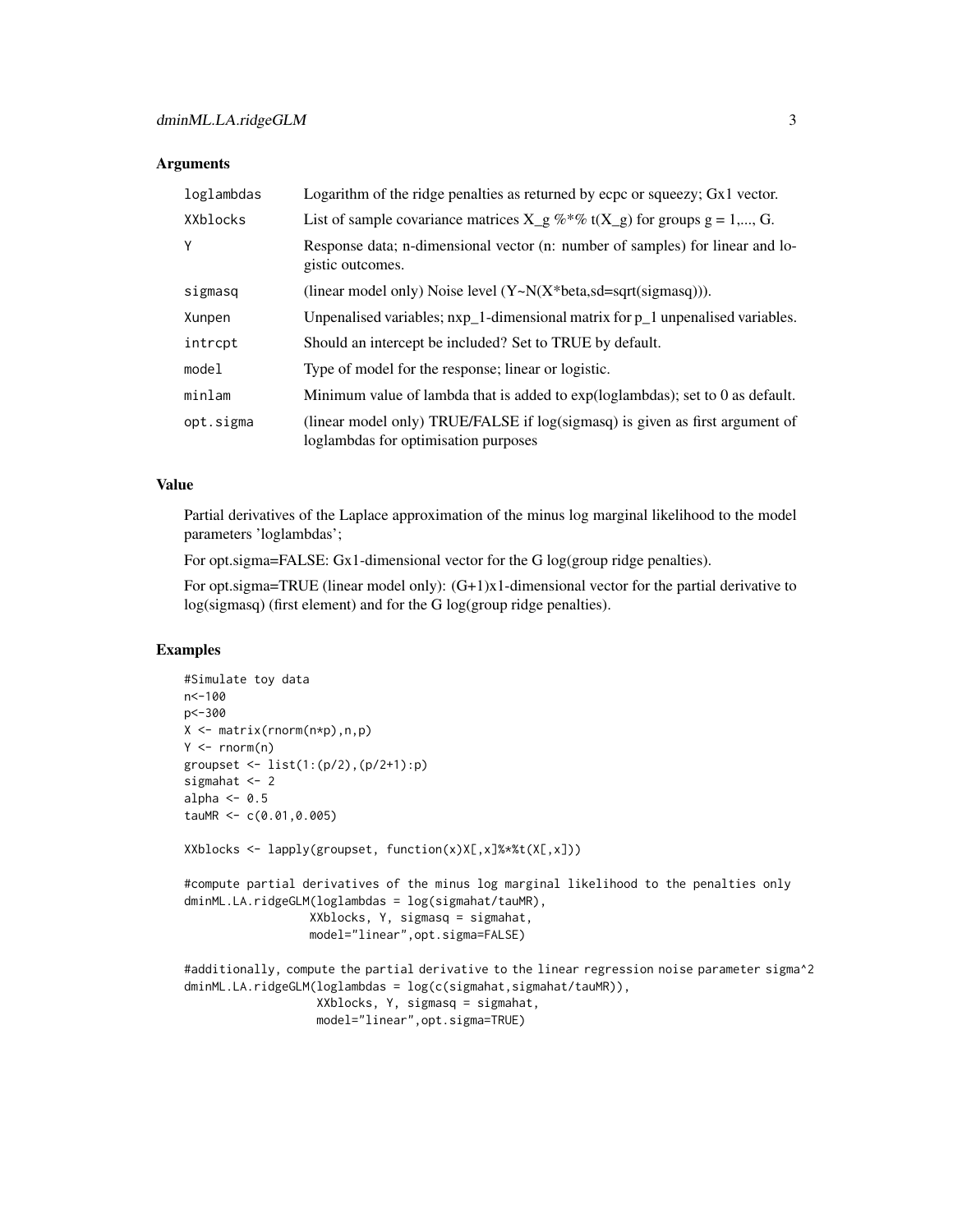<span id="page-3-0"></span>

#### Description

Compute the marginal AIC for the marginal likelihood (ML) of multi-group, ridge penalised generalised linear models. Note: currently only implemented for linear and logistic regression.

#### Usage

```
mAIC.LA.ridgeGLM(loglambdas, XXblocks, Y, sigmasq = 1,
                Xunpen = NULL, intcept = TRUE, model, minlam = 0)
```
#### Arguments

| loglambdas | Logarithm of the ridge penalties as returned by ecpc or squeezy; $Gx1$ vector.                    |
|------------|---------------------------------------------------------------------------------------------------|
| XXblocks   | List of sample covariance matrices $X_g \%^* \% t(X_g)$ for groups $g = 1,, G$ .                  |
| Y          | Response data; n-dimensional vector (n: number of samples) for linear and lo-<br>gistic outcomes. |
| sigmasq    | (linear model only) Noise level $(Y \sim N(X^*)$ beta,sd=sqrt(sigmasq))).                         |
| Xunpen     | Unpenalised variables; nxp_1-dimensional matrix for p_1 unpenalised variables.                    |
| intrcpt    | Should an intercept be included? Set to TRUE by default.                                          |
| model      | Type of model for the response; linear or logistic.                                               |
| minlam     | Minimum value of lambda that is added to $exp(loglambdas)$ ; set to 0 as default.                 |

#### Value

mAIC mAIC of the model

#### Examples

```
#Simulate toy data
n<-100
p<-300
X <- matrix(rnorm(n*p),n,p)
Y \leq -\text{rnorm}(n)groupset <- list(1:(p/2),(p/2+1):p)
sigmahat <- 2
alpha <-0.5tauMR <-c(0.01, 0.005)
```
XXblocks <- lapply(groupset, function(x)X[,x]%\*%t(X[,x]))

```
#compute the mAIC of a co-data model with multiple groups
mAIC.LA.ridgeGLM(loglambdas=log(sigmahat/tauMR), XXblocks=XXblocks,
                Y = Y, sigmasq = sigmahat, model="linear")
```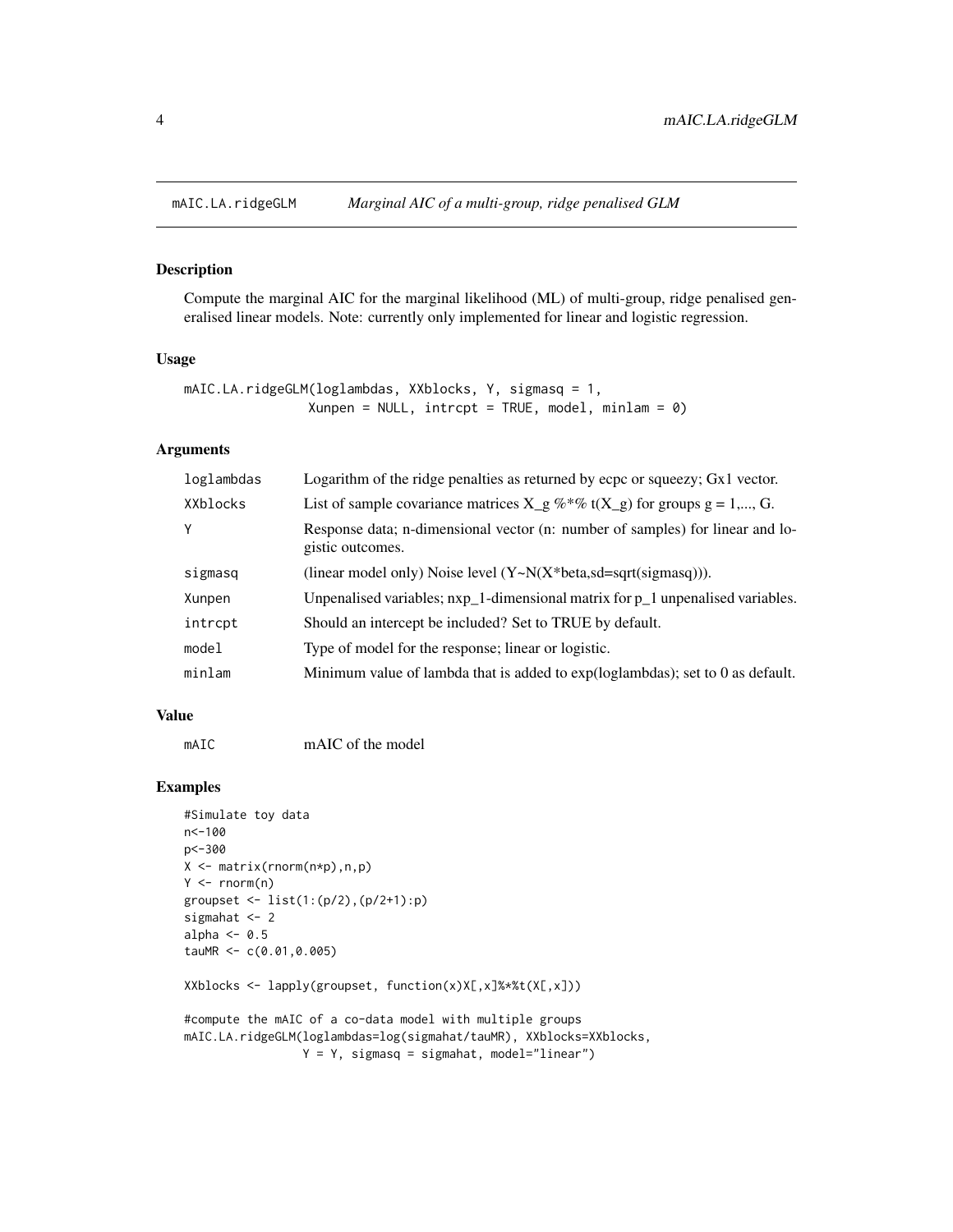```
#compute the mAIC of a co-data agnostic model, i.e. only one group of covariates
mAIC.LA.ridgeGLM(loglambdas=log(sigmahat/median(tauMR)),
                XXblocks=list(X%*%t(X)),
                 Y = Y, sigmasq = sigmahat, model="linear")
```
minML.LA.ridgeGLM *-log(ML) of ridge penalised GLMs*

#### Description

Returns the Laplace approximation (LA) of the minus log marginal likelihood of ridge penalised generalised linear models. Note: currently only implemented for linear and logistic regression.

#### Usage

```
minML.LA.ridgeGLM(loglambdas, XXblocks, Y, sigmasq = 1,
                    Xunpen = NULL, \text{intcept} = \text{TRUE}, model, minlam = 0,
                    opt.sigma = FALSE)
```
#### Arguments

| loglambdas | Logarithm of the ridge penalties as returned by ecpc or squeezy; Gx1 vector.                                         |
|------------|----------------------------------------------------------------------------------------------------------------------|
| XXblocks   | List of sample covariance matrices $X_g \otimes^* \mathcal{C}_0$ t( $X_g$ ) for groups $g = 1,,G$ .                  |
| Y          | Response data; n-dimensional vector (n: number of samples) for linear and lo-<br>gistic outcomes.                    |
| sigmasq    | (linear model only) Noise level $(Y \sim N(X^*)$ beta,sd=sqrt(sigmasq))).                                            |
| Xunpen     | Unpenalised variables; $nxp_1$ -dimensional matrix for $p_1$ unpenalised variables.                                  |
| intrcpt    | Should an intercept be included? Set to TRUE by default.                                                             |
| model      | Type of model for the response; linear or logistic.                                                                  |
| minlam     | Minimum value of lambda that is added to $exp(loglambdas)$ ; set to 0 as default.                                    |
| opt.sigma  | (linear model only) TRUE/FALSE if log(sigmasq) is given as first argument of<br>loglambdas for optimisation purposes |

#### Value

Laplace approximation of the minus log marginal likelihood for the ridge penalised GLM with model parameters 'loglambdas' and 'sigmasq' (for linear regression).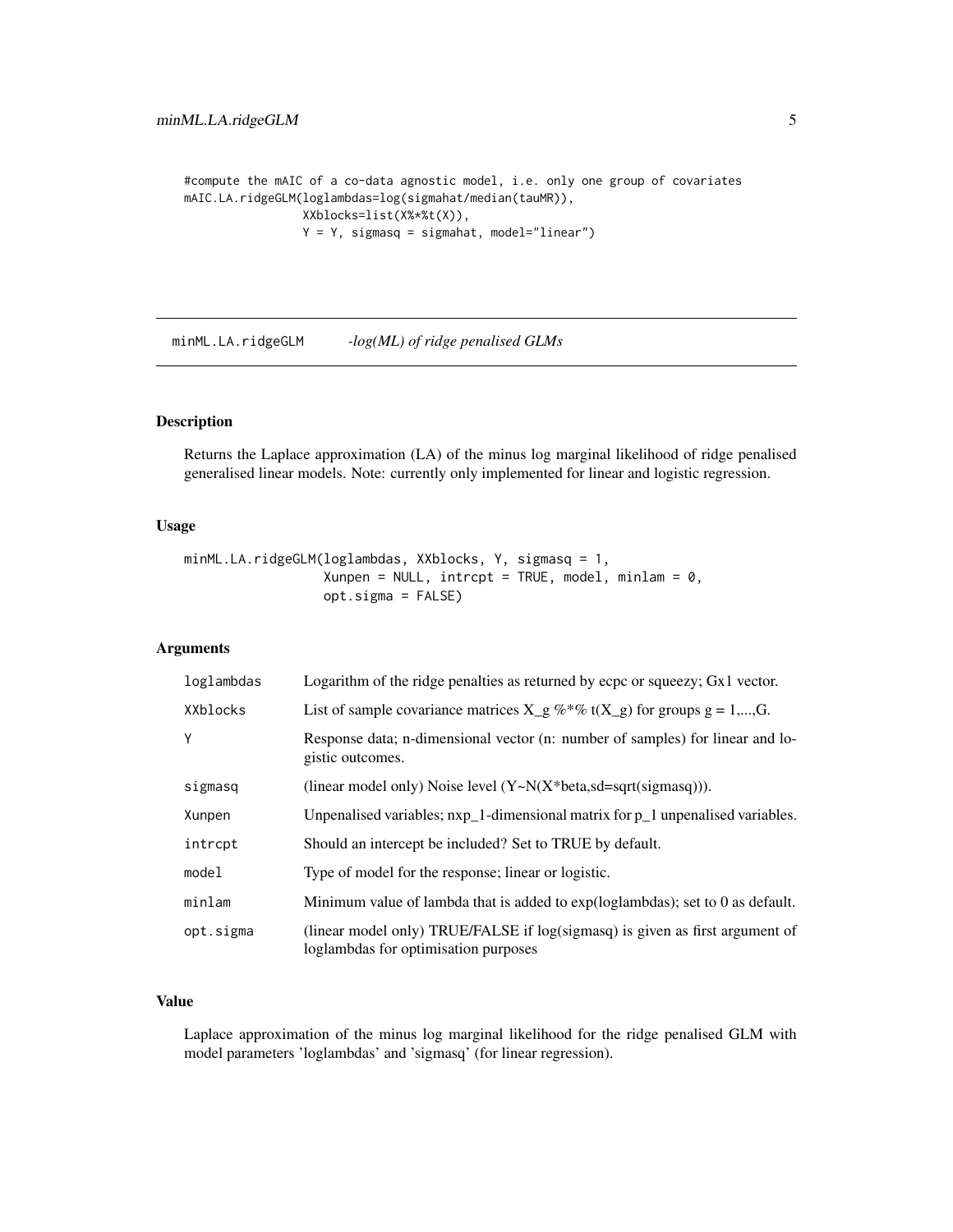#### Examples

```
#Simulate toy data
n<-100
p<-300
X <- matrix(rnorm(n*p),n,p)
Y \leftarrow \text{rnorm}(n)groupset <- list(1:(p/2),(p/2+1):p)
sigmahat <- 2
alpha <-0.5tauMR <- c(0.01,0.005)
XXblocks <- lapply(groupset, function(x)X[,x]%*%t(X[,x]))
#compute minus log marginal likelihood
minML.LA.ridgeGLM(loglambdas = log(sigmahat/tauMR),
                  XXblocks, Y, sigmasq = sigmahat,
                  model="linear")
```

| normalityCheckQQ | Visual posterior check of multivariate normality of the linear predic- |
|------------------|------------------------------------------------------------------------|
|                  | tors                                                                   |

#### Description

Produce a qq-plot to visually check whether the assumption of multivariate normality of the linear predictors is valid for the data and model fit with 'squeezy'.

#### Usage

normalityCheckQQ(X,groupset,fit.squeezy,nSim=500)

#### Arguments

| X           | Observed data; (nxp)-dimensional matrix (p: number of covariates) with each<br>row the observed high-dimensional feature vector of a sample. |
|-------------|----------------------------------------------------------------------------------------------------------------------------------------------|
| groupset    | Co-data group set; list with G groups. Each group is a vector containing the<br>indices of the covariates in that group.                     |
| fit.squeezy | Model fit obtained by the function squeezy.                                                                                                  |
| nSim        | Number of simulated vectors of linear predictors.                                                                                            |

#### Value

The qqplot of the empirical versus theoretical quantiles is plotted. If 'ggplot2' is installed, the plot is returned as 'ggplot' object.

<span id="page-5-0"></span>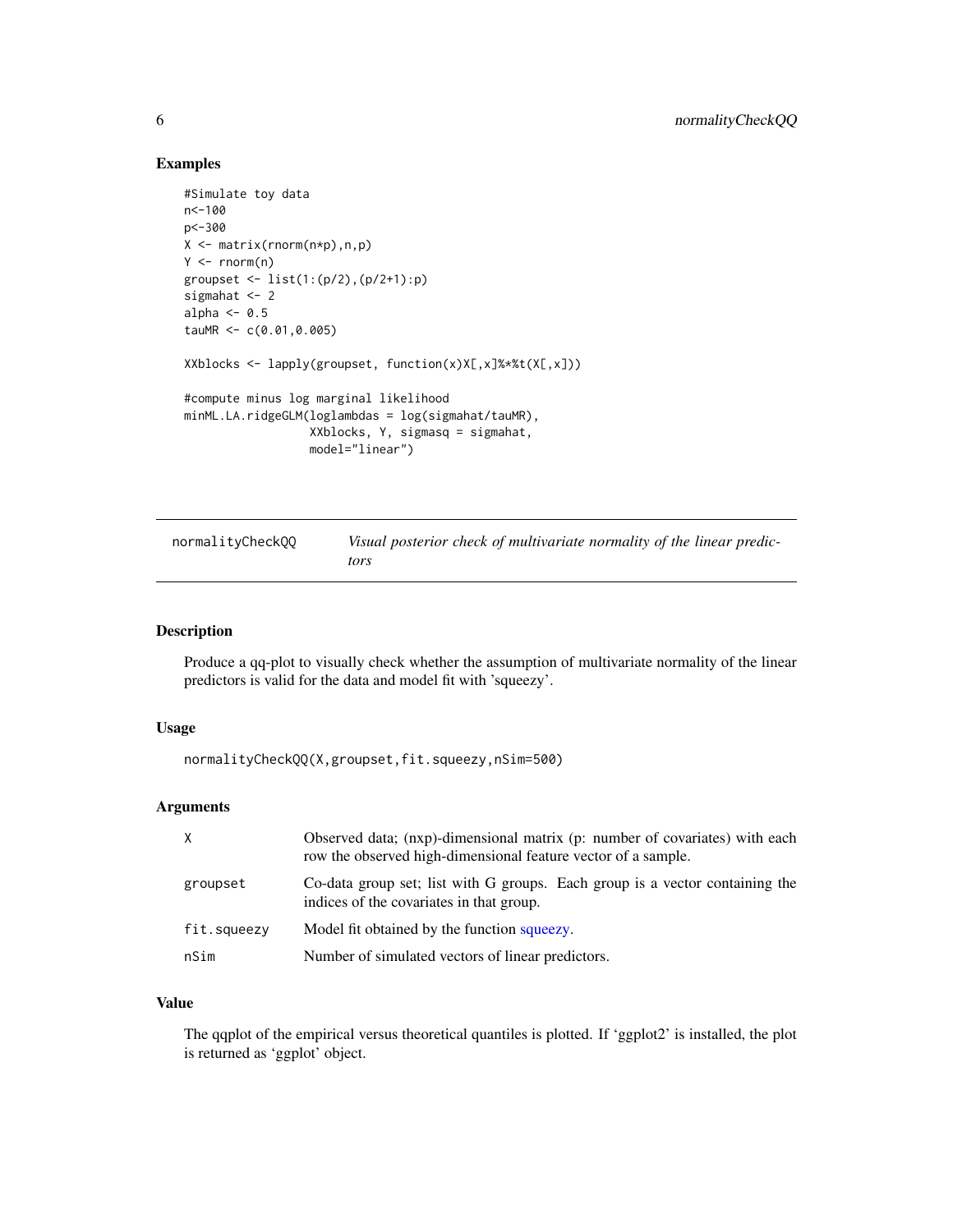#### <span id="page-6-0"></span> $squezy$  7

#### Examples

```
#Simulate toy data
n<-100
p<-300
X <- matrix(rnorm(n*p),n,p)
Y \leftarrow \text{norm}(n)groupset <- list(1:(p/2),(p/2+1):p)
sigmahat <- 2
alpha \leq -0.5tauMR <-c(0.01, 0.005)#Fit group-regularised elastic net model with squeezy
fit.squeezy <- squeezy(Y,X,groupset,alpha=alpha,
                        lambdas=sigmahat/tauMR,sigmasq=sigmahat,
                        lambdaglobal=mean(sigmahat/tauMR))
#Check qq-plot
```

```
normalityCheckQQ(X,groupset,fit.squeezy)
```
<span id="page-6-1"></span>squeezy *Fit a group-adaptive elastic net penalised linear or logistic model*

#### Description

Estimate group-specific elastic net penalties and fit a linear or logistic regression model.

#### Usage

```
squeezy(Y, X, groupset, alpha = 1, model = NULL, X2 = NULL,Y2 = NULL, unpen = NULL, intrcpt = TRUE,
        method = c("ecpcEN", "MML", "MML.noDeriv", "CV"),
        fold = 10, compareMR = TRUE, selectAIC = FALSE, fit.epc = NULL,
        lambdas = NULL, lambdaglobal = NULL, lambdasinit = NULL,
        sigmasq = NULL, ecpcinit = TRUE, SANN = FALSE, minlam = 10^{\circ}-3,
        standardise_Y = NULL, reCV = NULL, opt.sigma = NULL,
        resultsAICboth = FALSE, silent=FALSE)
```
#### Arguments

| Y        | Response data; n-dimensional vector (n: number of samples) for linear and lo-<br>gistic outcomes.                                            |
|----------|----------------------------------------------------------------------------------------------------------------------------------------------|
| X        | Observed data; (nxp)-dimensional matrix (p: number of covariates) with each<br>row the observed high-dimensional feature vector of a sample. |
| groupset | Co-data group set; list with G groups. Each group is a vector containing the<br>indices of the covariates in that group.                     |
| alpha    | Elastic net penalty mixing parameter.                                                                                                        |
| model    | Type of model for the response; linear or logistic.                                                                                          |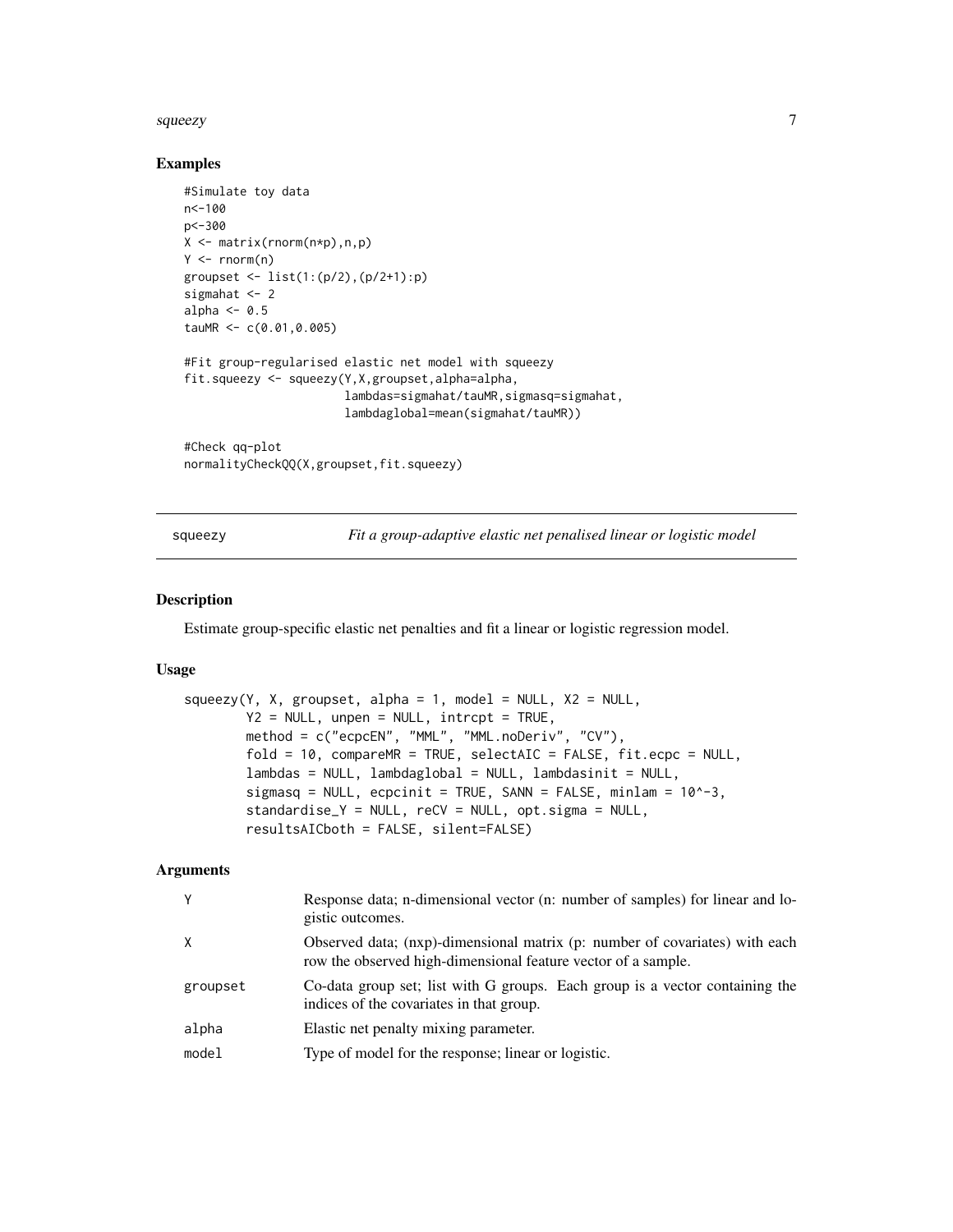| X <sub>2</sub> | (optional) Independent observed data for which response is predicted.                                                                         |
|----------------|-----------------------------------------------------------------------------------------------------------------------------------------------|
| Y2             | (optional) Independent response data to compare with predicted response.                                                                      |
| unpen          | Unpenalised covariates; vector with indices of covariates that should not be pe-<br>nalised.                                                  |
| intrcpt        | Should an intercept be included? Included by default for linear and logistic,<br>excluded for Cox for which the baseline hazard is estimated. |
| method         | Which method should be used to estimate the group-specific penalties? Default<br>MML.                                                         |
| fold           | Number of folds used in inner cross-validation to estimate (initial) global ridge<br>penalty lambda (if not given).                           |
| compareMR      | TRUE/FALSE to fit the multi-ridge model and return results for comparison.                                                                    |
| selectAIC      | TRUE/FALSE to select the single-group model or multi-group model.                                                                             |
| fit.ecpc       | (optional) Model fit obtained by the function ecpc (from the ecpc R-package)                                                                  |
| lambdas        | (optional) Group-specific ridge penalty parameters. If given, these are trans-<br>formed to elastic net penalties.                            |
| lambdaglobal   | (optional) Global ridge penalty parameter used for initialising the optimisation.                                                             |
| lambdasinit    | (optional) Group-specific ridge penalty parameters used for initialising the opti-<br>misation.                                               |
| sigmasq        | (linear model only) If given, noise level is fixed $(Y \sim N(X^*)$ beta,sd=sqrt(sigmasq))).                                                  |
| ecpcinit       | TRUE/FALSE for using group-specific ridge penalties as given in 'fit.ecpc' for<br>initialising the optimisation.                              |
| <b>SANN</b>    | ('method'=MML.noDeriv only) TRUE/FALSE to use simulated annealing in<br>optimisation of the ridge penalties.                                  |
| minlam         | Minimal value of group-specific ridge penalty used in the optimisation.                                                                       |
| standardise_Y  | TRUE/FALSE should Y be standardised?                                                                                                          |
| reCV           | TRUE/FALSE should the elastic net penalties be recalibrated by cross-validation<br>of a global rescaling penalty?                             |
| opt.sigma      | (linear model only) TRUE/FALSE to optimise sigmasq jointly with the ridge<br>penalties.                                                       |
| resultsAICboth | (selectAIC=TRUE only) TRUE/FALSE to return results of both the single-group<br>and multi-group model.                                         |
| silent         | Should output messages be suppressed (default FALSE)?                                                                                         |
|                |                                                                                                                                               |

## Value

| betaApprox    | Estimated regression coefficients of the group-adaptive elastic net model; p-<br>dimensional vector.                         |
|---------------|------------------------------------------------------------------------------------------------------------------------------|
| a0Approx      | Estimated intercept of the group-adaptive elastic net model; scalar.                                                         |
| lambdaApprox  | Estimated group penalty parameters of the group-adaptive elastic net model; G-<br>dimensional vector.                        |
| lambdapApprox | Estimated elastic net penalty parameter of the group-adaptive elastic net model<br>for all covariates; p-dimensional vector. |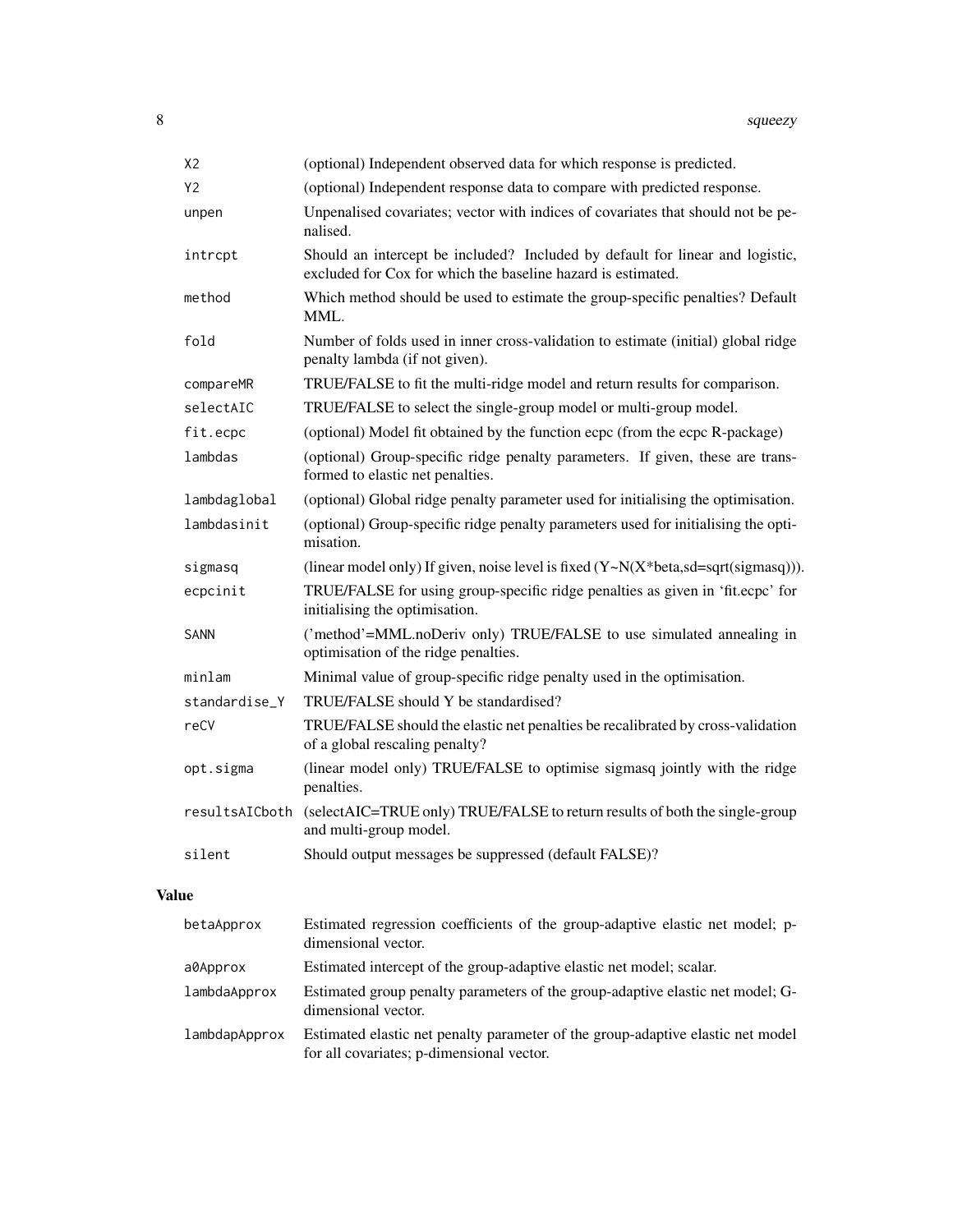#### <span id="page-8-0"></span>squeezy **9**

| tauMR                                                       | Estimated group variances of the multi-ridge model; G-dimensional vector.                                                                                                                                                                     |
|-------------------------------------------------------------|-----------------------------------------------------------------------------------------------------------------------------------------------------------------------------------------------------------------------------------------------|
| lambdaMR                                                    | Estimated group penalties of the multi-ridge model; G-dimensional vector.                                                                                                                                                                     |
| lambdaglobal                                                | Estimated global ridge penalty; scalar. Note: only optimised if selectAIC=TRUE<br>or compareMR=TRUE, else the returned crude estimate is sufficient for initiali-<br>sation of squeezy.                                                       |
| sigmahat                                                    | (linear model) Estimated sigma^2; scalar.                                                                                                                                                                                                     |
| MLinit                                                      | Min log marginal likelihood value at initial group penalties; scalar.                                                                                                                                                                         |
| MLfinal                                                     | Min log marginal likelihood value at estimated group penalties; scalar.                                                                                                                                                                       |
| alpha                                                       | Value used for the elastic net mixing parameter alpha; scalar.                                                                                                                                                                                |
| glmnet.fit                                                  | Fit of the 'glmnet' function to obtain the regression coefficients.                                                                                                                                                                           |
| If 'compareMR'=TRUE, multi-ridge model is returned as well: |                                                                                                                                                                                                                                               |
| betaMR                                                      | Estimated regression coefficients of the multi-ridge model; p-dimensional vec-<br>tor.                                                                                                                                                        |
| a0MR                                                        | Estimated intercept of the multi-ridge model; scalar.                                                                                                                                                                                         |
|                                                             | If independent test set 'X2' is given, predictions and MSE are returned:                                                                                                                                                                      |
| YpredApprox                                                 | Predictions for the test set of the estimated group-adaptive elastic net model.                                                                                                                                                               |
| MSEApprox                                                   | Mean squared error on the test set of the estimated group-adaptive elastic net<br>model.                                                                                                                                                      |
| YpredMR                                                     | Predictions for the test set of the estimated group-adaptive multi-ridge model.                                                                                                                                                               |
| <b>MSEMR</b>                                                | Mean squared error on the test set of the estimated group-adaptive multi-ridge<br>model.                                                                                                                                                      |
|                                                             | If 'selectAIC'=TRUE, the multi-group or single-group model with best AIC is selected. Results<br>in 'betaApprox', 'a0Approx', 'lambdaApprox' contain those results of the best model. Summary<br>results of both models are included as well: |
|                                                             | the contract of the contract of the contract of the contract of the contract of the contract of the contract of                                                                                                                               |

AICmodels List with elements "multigroup" and "onegroup".- Each element is a list with results of the multi-group or single-group model, containing the group penalties ('lambdas'), sigma^2 ('sigmahat', linear model only), and AIC ('AIC'). If besides 'selectAIC'=TRUE, also 'resultsAICboth'=TRUE, the fit of both the single-group model and multi-group model as obtained with [squeezy](#page-6-1) are returned ('fit').

modelbestAIC Either "onegroup" or "multigroup" for the selected model.

#### Author(s)

Mirrelijn M. van Nee, Tim van de Brug, Mark A. van de Wiel

#### References

Mirrelijn M. van Nee, Tim van de Brug, Mark A. van de Wiel, "Fast marginal likelihood estimation of penalties for group-adaptive elastic net", arXiv preprint, arXiv:2101.03875 (2021).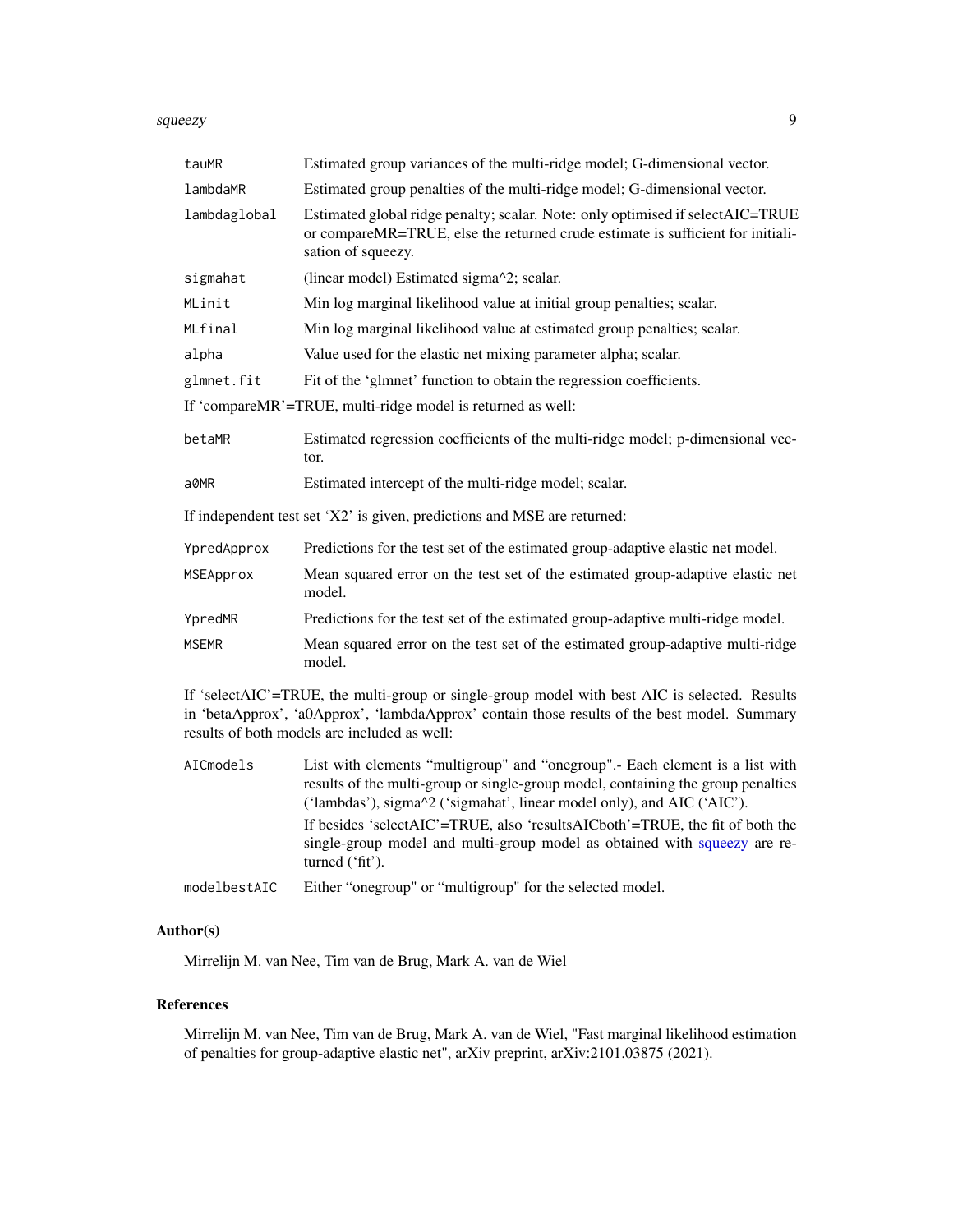#### Examples

```
#####################
# Simulate toy data #
#####################
p<-100 #number of covariates
n<-50 #sample size training data set
n2<-100 #sample size test data set
G<- 5 #number of groups
taugrp <- rep(c(0.05,0.1,0.2,0.5,1),each=p/G) #ridge prior variance
groupIndex <- rep(1:G,each=p/G) #groups for co-data
groupset <- lapply(1:G,function(x){which(groupIndex==x)}) #group set with each element one group
sigmasq <- 2 #linear regression noise
lambda1 <- sqrt(taugrp/2) #corresponding lasso penalty
#A Laplace(\emptyset,b) variate can also be generated as the difference of two i.i.d.
#Exponential(1/b) random variables
betas <- rexp(p, 1/lambda1) - rexp(p, 1/lambda1) #regression coefficients
X <- matrix(rnorm(n*p),n,p) #simulate training data
Y <- rnorm(n,X%*%betas,sd=sqrt(sigmasq))
X2 <- matrix(rnorm(n*p),n,p) #simulate test data
Y2 <- rnorm(n,X2%*%betas,sd=sqrt(sigmasq))
###############
# Fit squeezy #
###############
#may be fit directly..
res.squeezy <- squeezy(Y,X,groupset=groupset,Y2=Y2,X2=X2,
                       model="linear",alpha=0.5)
  #..or with ecpc-fit as initialisation
  if(requireNamespace("ecpc")){
    res.ecpc <- ecpc::ecpc(Y,X, #observed data and response to train model
                     groupsets=list(groupset), #informative co-data group set
                     Y2=Y2,X2=X2, #test data
                     model="linear",
                     hypershrinkage="none",postselection = FALSE)
    res.squeezy \le squeezy(Y,X, #observed data and response to train model
                           groupset=groupset, #informative co-data group set
                           Y2=Y2,X2=X2, #test data
                           fit.ecpc = res.ecpc, #ecpc-fit for initial values
                           model="linear", #type of model for the response
                           alpha=0.5) #elastic net mixing parameter
  }
```
summary(res.squeezy\$betaApprox) #estimated elastic net regression coefficients summary(res.squeezy\$betaMR) #estimated multi-ridge regression coefficients res.squeezy\$lambdaApprox #estimated group elastic net penalties res.squeezy\$tauMR #multi-ridge group variances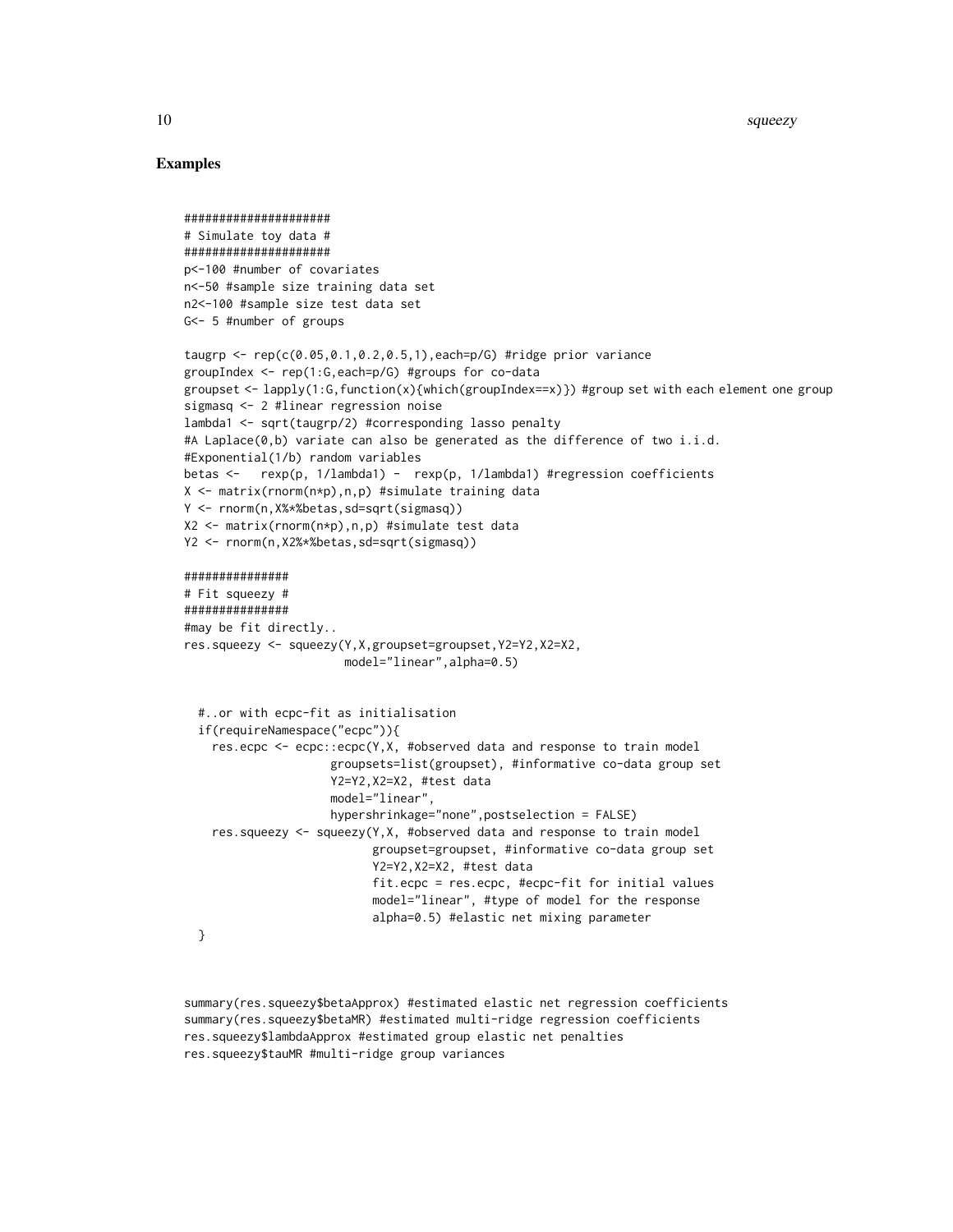#### squeezy and the state of the state of the state of the state of the state of the state of the state of the state of the state of the state of the state of the state of the state of the state of the state of the state of th

res.squeezy\$MSEApprox #MSE group-elastic net model res.squeezy\$MSEMR #MSE group-ridge model #once fit, quickly find model fit for different values of alpha: res.squeezy2 <- squeezy(Y,X, #observed data and response to train model groupset=groupset, #informative co-data groupset Y2=Y2,X2=X2, #test data lambdas = res.squeezy\$lambdaMR, #fix lambdas at multi-ridge estimate model="linear", #type of model for the response alpha=0.9) #elastic net mixing parameter #Select single-group model or multi-group model based on best mAIC res.squeezy <- squeezy(Y,X, #observed data and response to train model groupset=groupset, #informative co-data group set

Y2=Y2,X2=X2, #test data fit.ecpc = res.ecpc, #ecpc-fit for initial values model="linear", #type of model for the response alpha=0.5, #elastic net mixing parameter selectAIC = TRUE, resultsAICboth = TRUE)

res.squeezy\$modelbestAIC #selected model

res.squeezy\$AICmodels\$multigroup\$fit\$MSEApprox #MSE on test set of multi-group model res.squeezy\$AICmodels\$onegroup\$fit\$MSEApprox #MSE on test set of single-group model